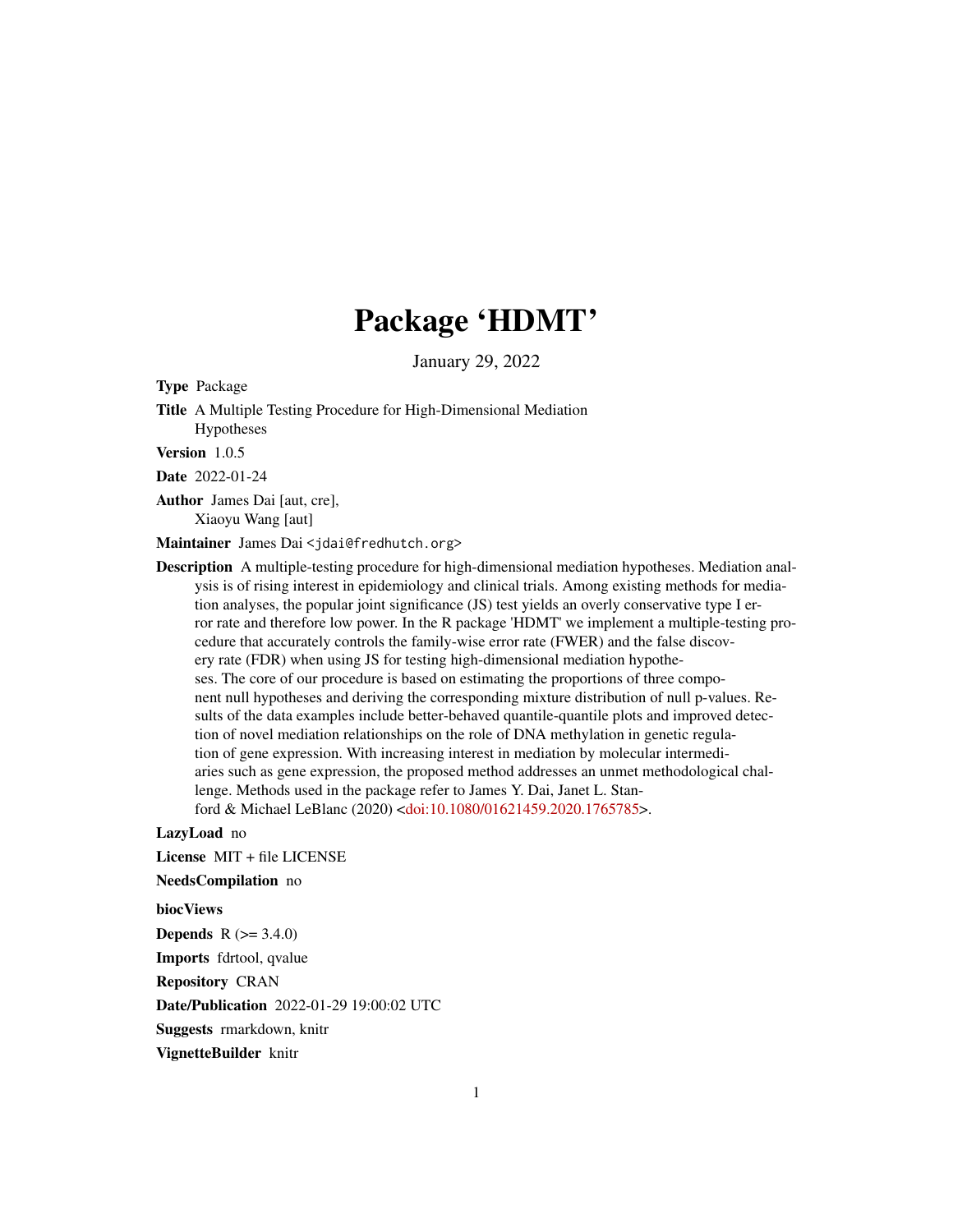## <span id="page-1-0"></span>R topics documented:

| Index |  |  |  |  |
|-------|--|--|--|--|
|       |  |  |  |  |
|       |  |  |  |  |
|       |  |  |  |  |
|       |  |  |  |  |
|       |  |  |  |  |
|       |  |  |  |  |
|       |  |  |  |  |

| adjust_quantile | A function to compute the quantiles of the estimated mixture null dis- |
|-----------------|------------------------------------------------------------------------|
|                 | tribution for pmax using either the approximation or exact method      |

### Description

A function to generate the quantiles of the estimated three-component mixture null distribution for pmax (the maximum of the two p-values for testing mediation) using either approximation or exact method

#### Usage

```
adjust_quantile(alpha00, alpha01, alpha10, alpha1, alpha2,
input_pvalues, exact = 0)
```
#### Arguments

| alpha00       | A numeric number represents the proportion of null $H_{00}$                                                                                                                                                                                                                                  |
|---------------|----------------------------------------------------------------------------------------------------------------------------------------------------------------------------------------------------------------------------------------------------------------------------------------------|
| alpha01       | A numeric number represents the proportion of null $H_{01}$                                                                                                                                                                                                                                  |
| alpha10       | A numeric number represents the proportion of null $H_{10}$                                                                                                                                                                                                                                  |
| alpha1        | A numeric number represents the proportion of null alpha==0 (association be-<br>tween exposure and mediator)                                                                                                                                                                                 |
| alpha2        | A numeric number represents the proportion of null beta==0 (association be-<br>tween mediator and outcome adjusted for exposure)                                                                                                                                                             |
| input_pvalues | A matrix contains two columns of p-values for candidate mediators. Column 1<br>is the p-value of testing if a exposure is associated with the mediator (alpha! $=0$ ).<br>Column 2 is the p-value of testing if a mediator is associated with the outcome<br>adjusted for exposure (beta!=0) |
| exact         | Use the option to choose from two methods. exact=0: the approximation method<br>without estimating the CDFs when deriving the mixture null distribution; ex-<br>act=1: the exact method to estimate the CDFs nonparametrically when deriving<br>the mixture null distribution                |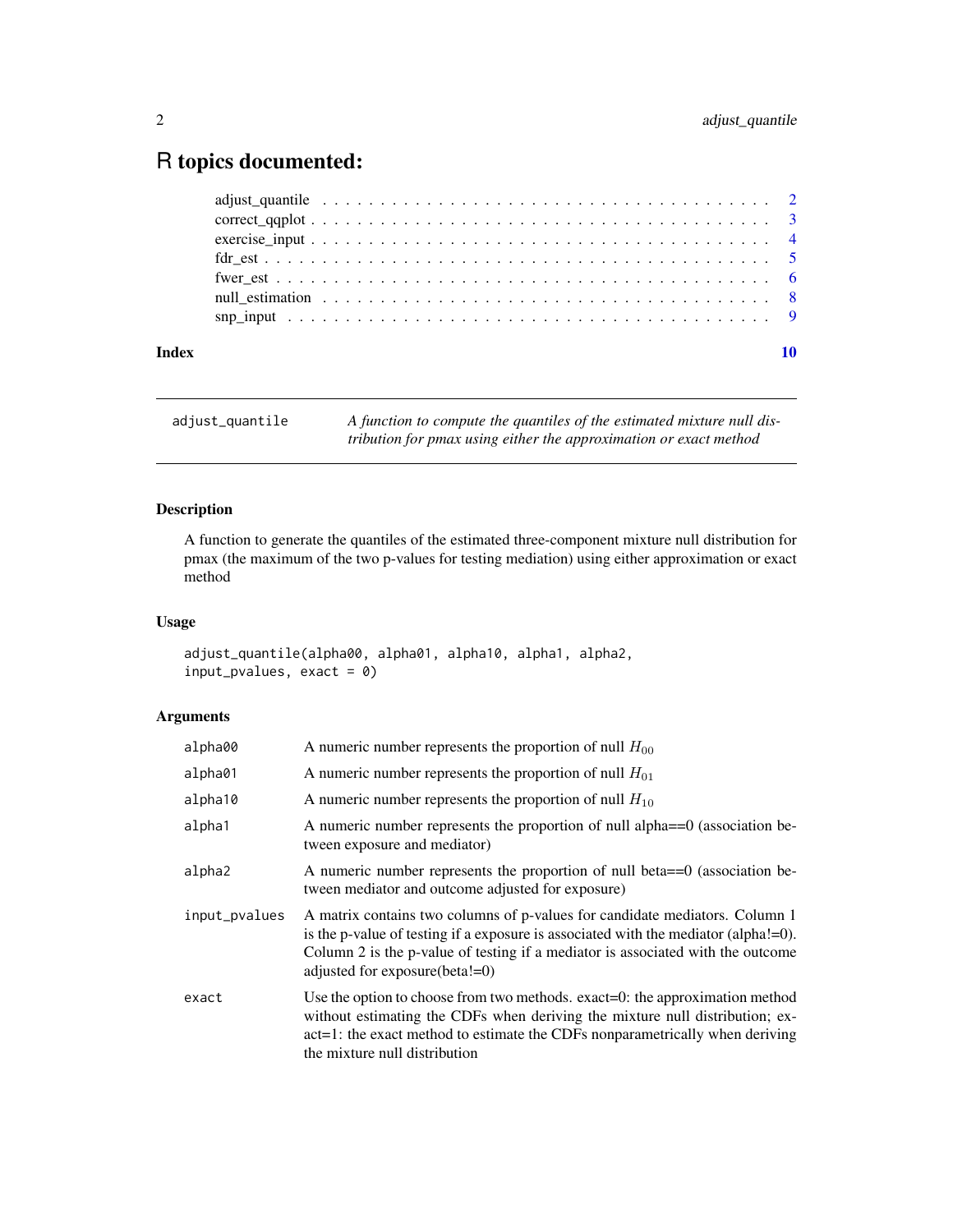#### <span id="page-2-0"></span>Details

The is a function to computed the expected quantiles for the observed p-max values based on the estimated mixture null distribution. The methodology detail can be found in Dai et al (2020).

#### Value

A vector contains the expected quantiles of p-values based on the estimated mixture null distribution. See Dai et al (2020) for details of how to compute quantiles using the approximation method (exact=0) or the exact method (exact=1).

#### Author(s)

James Y. Dai and X. Wang

#### References

James Y. Dai, Janet L. Stanford, Michael LeBlanc. A multiple-testing procedure for high-dimensional mediation hypotheses. Journal of the American Statistical Association, 2020, DOI: 10.1080/01621459.2020.1765785.

#### Examples

```
data(snp_input)
input_pvalues <- snp_input
#To save time for illustration, we use 10 percent of rows
input_pvalues <- input_pvalues[sample(1:nrow(input_pvalues),size=ceiling(nrow(input_pvalues)/10)),]
nullprop <- null_estimation(input_pvalues)
pnull <- adjust_quantile(nullprop$alpha00,nullprop$alpha01,nullprop$alpha10,nullprop$alpha1,
                         nullprop$alpha2,input_pvalues,exact=0)
```
correct\_qqplot *A function to draw the corrected quantile-quantile plot for p-max using the expected quantiles*

#### **Description**

A function to draw the corrected quantile-quantile (Q-Q) plots. The corrected quantiles were computed from the mixture null distribution (green dots) and the naive quantiles were computed from the uniform distribution (red dots).

#### Usage

```
correct_qqplot(pmax, pnull, opt="all")
```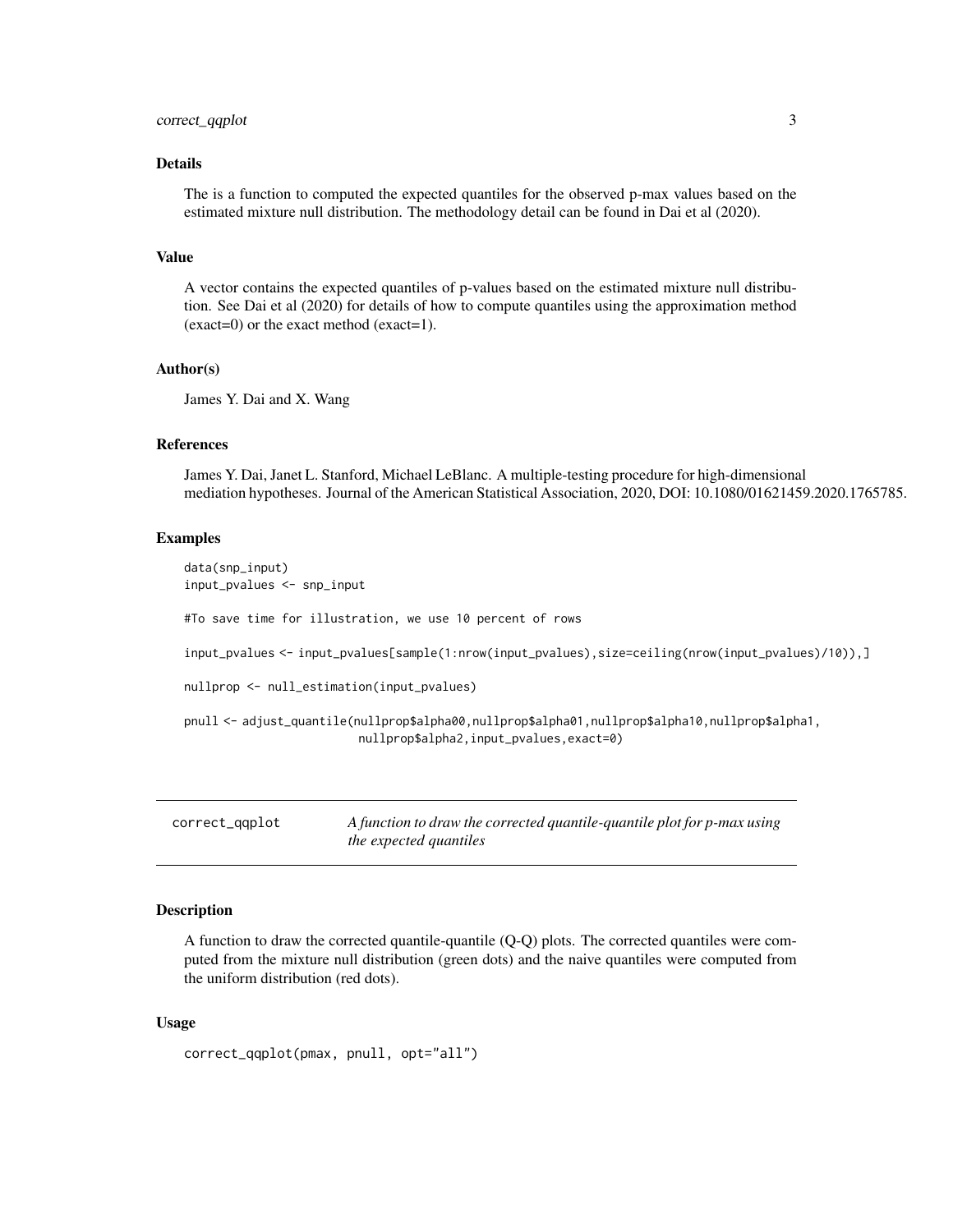#### <span id="page-3-0"></span>Arguments

| pmax  | The vector for maximum p-values                                                  |
|-------|----------------------------------------------------------------------------------|
| pnull | The quantiles of pmax based on the estimated mixture null distribution           |
| opt   | Option to draw the plot. opt="all":use all the data points, opt="subset": use a  |
|       | subset of the data points, in case there are too many points in a genome-wide    |
|       | setting, to avoid drawing an overcrowded Q-Q plot with a prohibitive image size. |

#### Author(s)

James Y. Dai and X. Wang

#### References

James Y. Dai, Janet L. Stanford, Michael LeBlanc. A multiple-testing procedure for high-dimensional mediation hypotheses, Journal of the American Statistical Association, 2020, DOI: 10.1080/01621459.2020.1765785.

#### Examples

```
data(snp_input)
input_pvalues <- snp_input
#To save time for illustration, we use 10 percent of rows
input_pvalues <- input_pvalues[sample(1:nrow(input_pvalues),
                               size=ceiling(nrow(input_pvalues)/10)),]
pmax <- apply(input_pvalues,1,max)
nullprop <- null_estimation(input_pvalues)
pnull1 <- adjust_quantile(nullprop$alpha10,nullprop$alpha01,nullprop$alpha00,
                          nullprop$alpha1,nullprop$alpha2,input_pvalues,exact=1)
correct_qqplot(pmax,pnull1)
```
exercise\_input *An example dataset to demonstrate the usage of 'HDMT'*

#### Description

This example dataset was included to assess the mediation role of DNA methylation in the effect of exercise on prostate cancer progression in a Seattle-based cohort of patients diagnosed with clinically localized PCa. The entire data set contains two sets of p-values from genome-wide testing of 450K CpG sites. Due to space limit, a subset (10 percent) of the full dataset is included in the package for illustration.

The dataset is a matrix containing two columns of p-values for candidate mediators. Column 1 contains the p-values for testing if an exposure is associated with the mediator (alpha!=0). Column 2 contains the p-value for testing if a mediator is associated with the outcome after adjusted for the exposure (beta!=0).

#### Usage

```
data("exercise_input")
```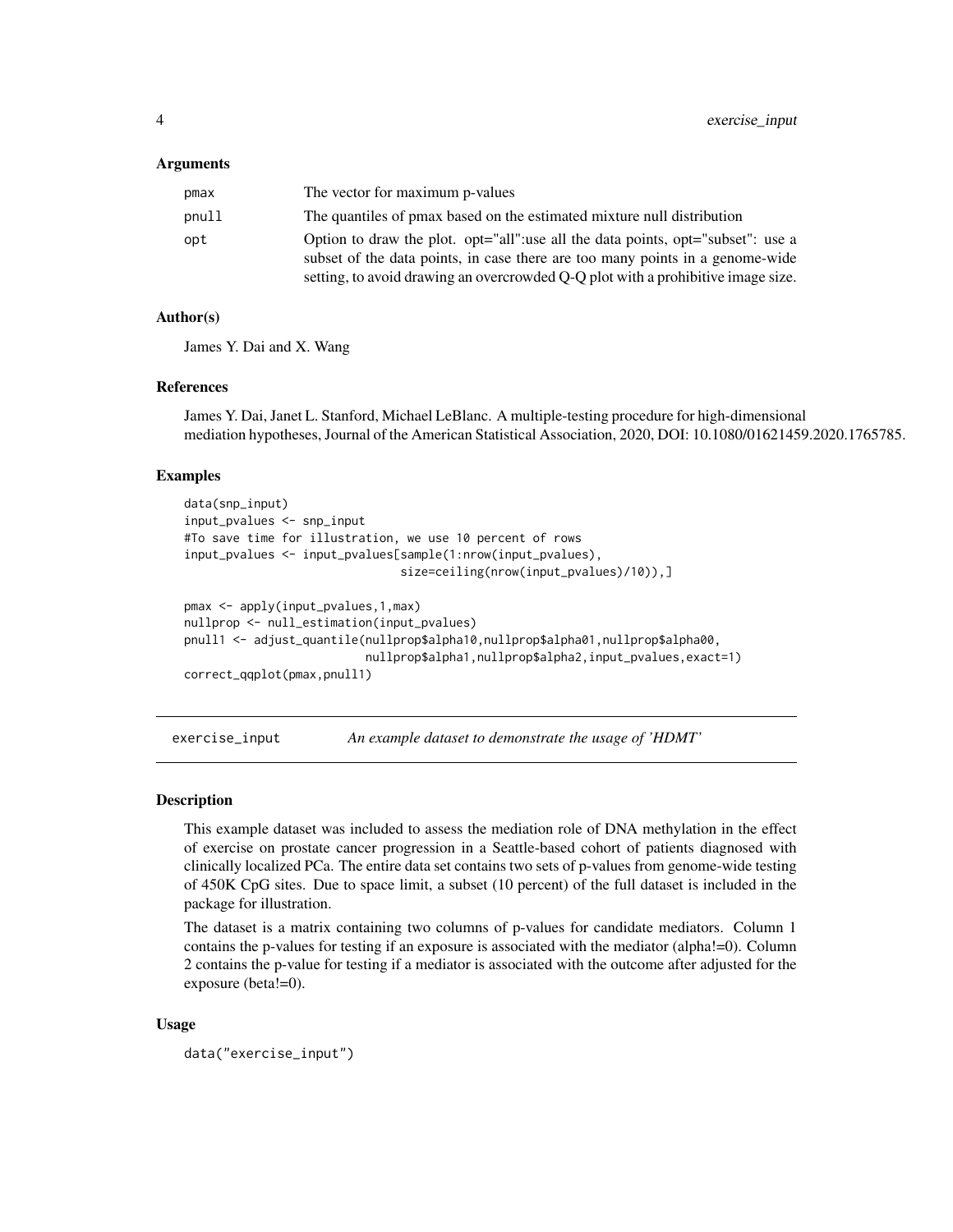#### <span id="page-4-0"></span>fdr\_est 5

#### Format

The format of exercise\_input is: num [1:47900, 1:2] 0.4966344 0.1048730 0.1005355 0.4946623 ...

#### References

James Y. Dai, Janet L. Stanford, Michael LeBlanc. A multiple-testing procedure for high-dimensional mediation hypotheses, Journal of the American Statistical Association, 2020, DOI: 10.1080/01621459.2020.1765785.

#### Examples

```
data(exercise_input)
dim(exercise_input)
```
fdr\_est *A function to compute the estimated pointwise FDR for every observed p-max*

#### Description

A function to compute the estimated pointwise FDR based on the proposed joint significance mixture null method (JS-mixture).

#### Usage

```
fdr_est(alpha00, alpha01, alpha10, alpha1, alpha2, input_pvalues, exact = 0)
```
#### Arguments

| alpha00       | A numeric number represents the proportion of null $H_{00}$                                                                                                                                                                                                                                       |
|---------------|---------------------------------------------------------------------------------------------------------------------------------------------------------------------------------------------------------------------------------------------------------------------------------------------------|
| alpha01       | A numeric number represents the proportion of null $H_{01}$                                                                                                                                                                                                                                       |
| alpha10       | A numeric number represents the proportion of null $H_{10}$                                                                                                                                                                                                                                       |
| alpha1        | A numeric number represents the proportion of null alpha=0                                                                                                                                                                                                                                        |
| alpha2        | A numeric number represents the proportion of null beta=0                                                                                                                                                                                                                                         |
| input_pvalues | A matrix contains two columns of p-values for candidate mediators. Column 1 is<br>the p-value of testing if an exposure is associated with the mediator (alpha!=0).<br>Column 2 is the p-value of testing if a mediator is associated with the outcome<br>adjusted for the exposure (beta! $=0$ ) |
| exact         | The option to choose from two methods. exact=0: approximation without esti-<br>mating the CDFs; exact=1: estimate the CDFs nonparametrically                                                                                                                                                      |

#### Details

A function to estimate the pointwise FDR based on the proposed method to estimate the mixture null distribution. See Dai et al (2020) for details of how to compute quantiles using the approximation method (exact=0) or the exact method (exact=1).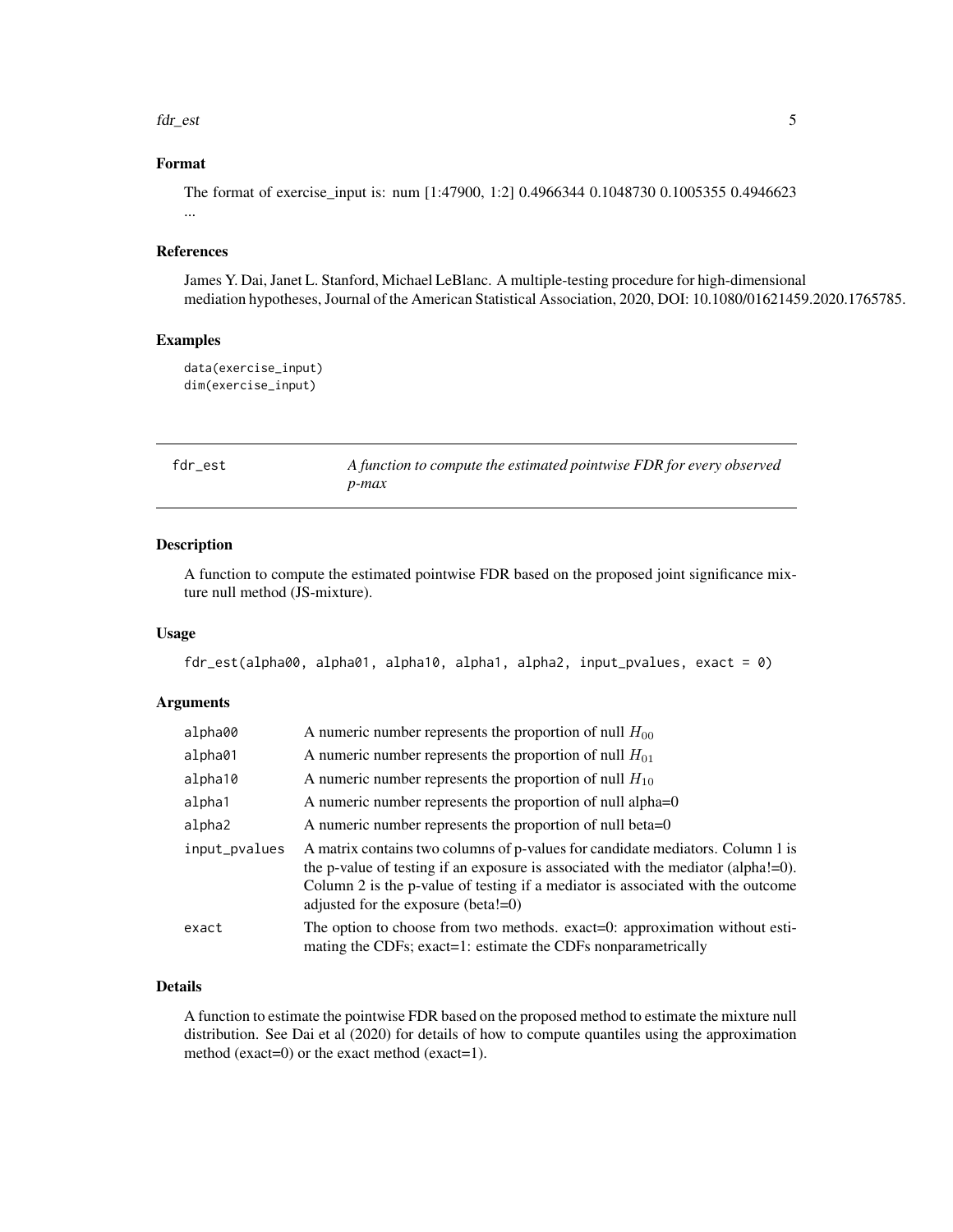#### <span id="page-5-0"></span>Value

The estimated pointwise FDR for p-max

#### Author(s)

James Y. Dai and X. Wang

#### References

James Y. Dai, Janet L. Stanford, Michael LeBlanc. A multiple-testing procedure for high-dimensional mediation hypotheses, Journal of the American Statistical Association, 2020, DOI: 10.1080/01621459.2020.1765785.

#### Examples

```
data(snp_input)
input_pvalues <- snp_input
#To save time for illustration, we use 10 percent of rows
input_pvalues <- input_pvalues[sample(1:nrow(input_pvalues),size=ceiling(nrow(input_pvalues)/10)),]
```

```
nullprop <- null_estimation(input_pvalues)
fdr <- fdr_est(nullprop$alpha00,nullprop$alpha01,nullprop$alpha10,
               nullprop$alpha1,nullprop$alpha2,input_pvalues,exact=0)
```

| fwer est | A function used to compute Family wise error rate (FWER) cutoff for |
|----------|---------------------------------------------------------------------|
|          | <i>p-max at a designated level</i>                                  |

#### Description

A function to compute the FWER cutoff for p-max using the estimated mixture null distribution

#### Usage

```
fwer_est(alpha10, alpha01, alpha00, alpha1, alpha2, input_pvalues,
         alpha = 0.05, exact = 0)
```
#### Arguments

| alpha00 | A numeric number represents the proportion of null $H_{00}$    |
|---------|----------------------------------------------------------------|
| alpha01 | A numeric number represents the proportion of null $H_{01}$    |
| alpha10 | A numeric number represents the proportion of null $H_{10}$    |
| alpha1  | A numeric number represents the proportion of null alpha $==0$ |
| alpha2  | A numeric number represents the proportion of null beta $==0$  |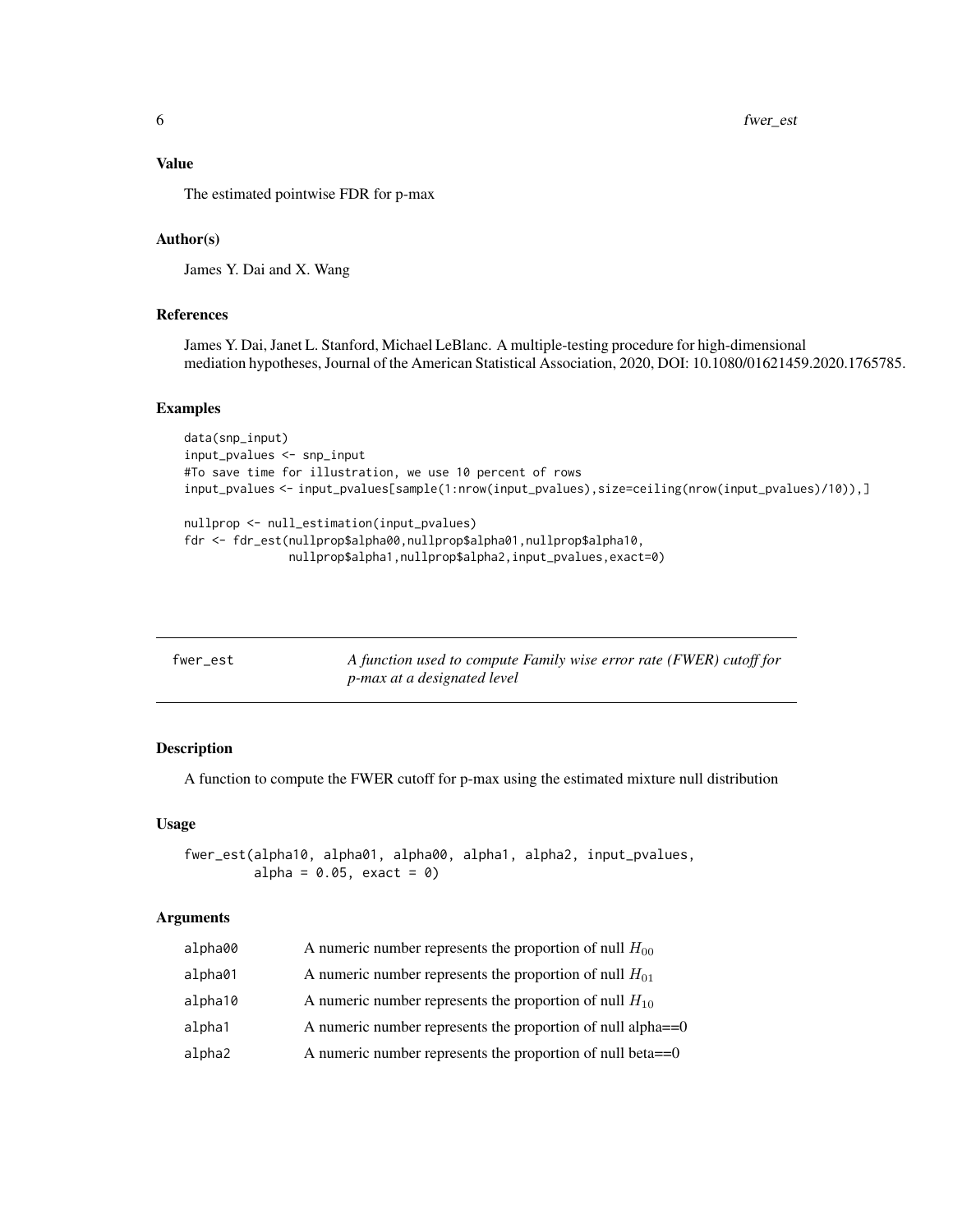#### fwer\_est 7

| input_pvalues | A matrix contains two columns of p-values for candidate mediators. Column 1 is<br>the p-value of testing if an exposure is associated with the mediator (alpha! $=$ 0).<br>Column 2 is the p-value of testing if a mediator is associated with the outcome<br>adjusted for the exposure (beta! $=0$ ) |
|---------------|-------------------------------------------------------------------------------------------------------------------------------------------------------------------------------------------------------------------------------------------------------------------------------------------------------|
| alpha         | The designated significance level for FWER                                                                                                                                                                                                                                                            |
| exact         | The option to choose from two methods. exact=0: approximation without esti-<br>mating the CDFs; exact=1: estimate the CDFs nonparametrically                                                                                                                                                          |

#### Details

A function to compute FWER cutoff for p-max accounting for the mixture null distribution. The methodology detail can be found in Dai et al (2020).

#### Value

A numeric number represents the output FWER cutoff

#### Author(s)

James Y. Dai and X. Wang

#### References

James Y. Dai, Janet L. Stanford, Michael LeBlanc. A multiple-testing procedure for high-dimensional mediation hypotheses, Journal of the American Statistical Association, 2020, DOI: 10.1080/01621459.2020.1765785.

#### Examples

```
data(snp_input)
input_pvalues <- snp_input
#To save time for illustration, we use 10 percent of rows
input_pvalues <- input_pvalues[sample(1:nrow(input_pvalues),
                               size = ceiling(nrow(input_pvalues)/10)),]
nullprop <- null_estimation(input_pvalues)
fwercut0 <- fwer_est(nullprop$alpha10,nullprop$alpha01,nullprop$alpha00,nullprop$alpha1,
nullprop$alpha2,input_pvalues,alpha=0.05,exact=0)
```

```
fwercut1 <- fwer_est(nullprop$alpha10,nullprop$alpha01,nullprop$alpha00,nullprop$alpha1,
nullprop$alpha2,input_pvalues,alpha=0.05,exact=1)
```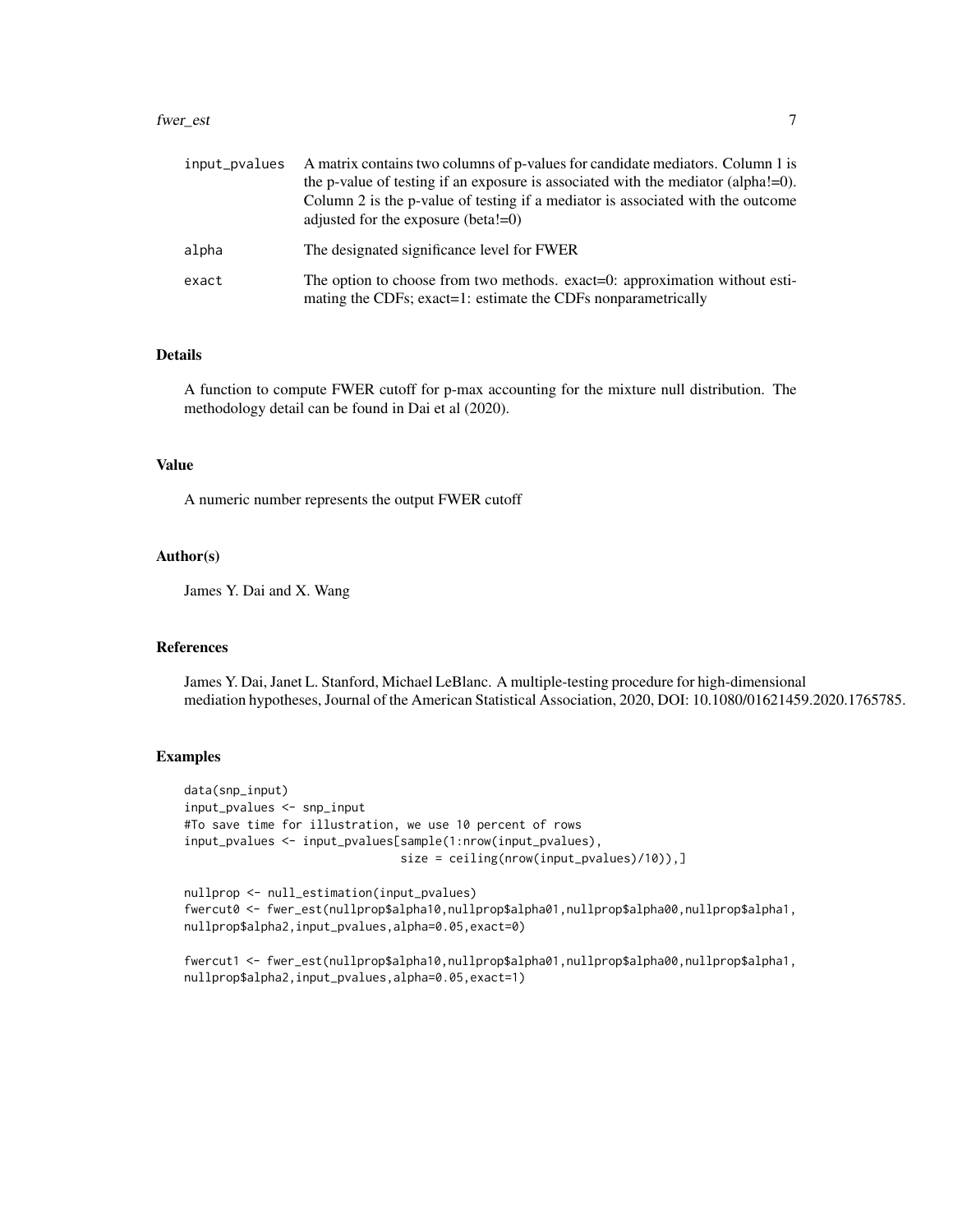<span id="page-7-0"></span>

#### **Description**

This is a function to estimate the proportions of the three component nulls involved in mediation testing. We developed a three component-mixture model method to estimate the proportions of nulls and provide much more accurate control of the family-wise error rate (FWER) and the false discovery rate (FDR), when compared to the standard approach using the uniform null distribution.

#### Usage

null\_estimation(input\_pvalues)

#### Arguments

input\_pvalues A matrix contains two columns of p-values for candidate mediators. Column 1 is the p-value of testing if the exposure is associated with the candidate mediator (alpha!=0). Column 2 is the p-value of testing if the candidate mediator is associated with the outcome adjusted for the exposure (beta!=0).

#### Details

A function to estimate the proportions of the three types of component null hypotheses:

 $H_{00}$ : alpha==0 and beta==0

 $H_{01}$ : alpha==0 and beta!=0

 $H_{10}$ : alpha!=0 and beta==0

The methodology detail can be found in Dai et al (2020).

#### Value

A list contains five elements.

| alpha00 | A numeric number represents the proportion of null $H_{00}$    |
|---------|----------------------------------------------------------------|
| alpha01 | A numeric number represents the proportion of null $H_{01}$    |
| alpha10 | A numeric number represents the proportion of null $H_{10}$    |
| alpha1  | A numeric number represents the proportion of null alpha $==0$ |
| alpha2  | A numeric number represents the proportion of null beta $==0$  |

#### Author(s)

James Y. Dai and X. Wang

#### References

James Y. Dai, Janet L. Stanford, Michael LeBlanc. A multiple-testing procedure for high-dimensional mediation hypotheses, Journal of the American Statistical Association, 2020, DOI: 10.1080/01621459.2020.1765785.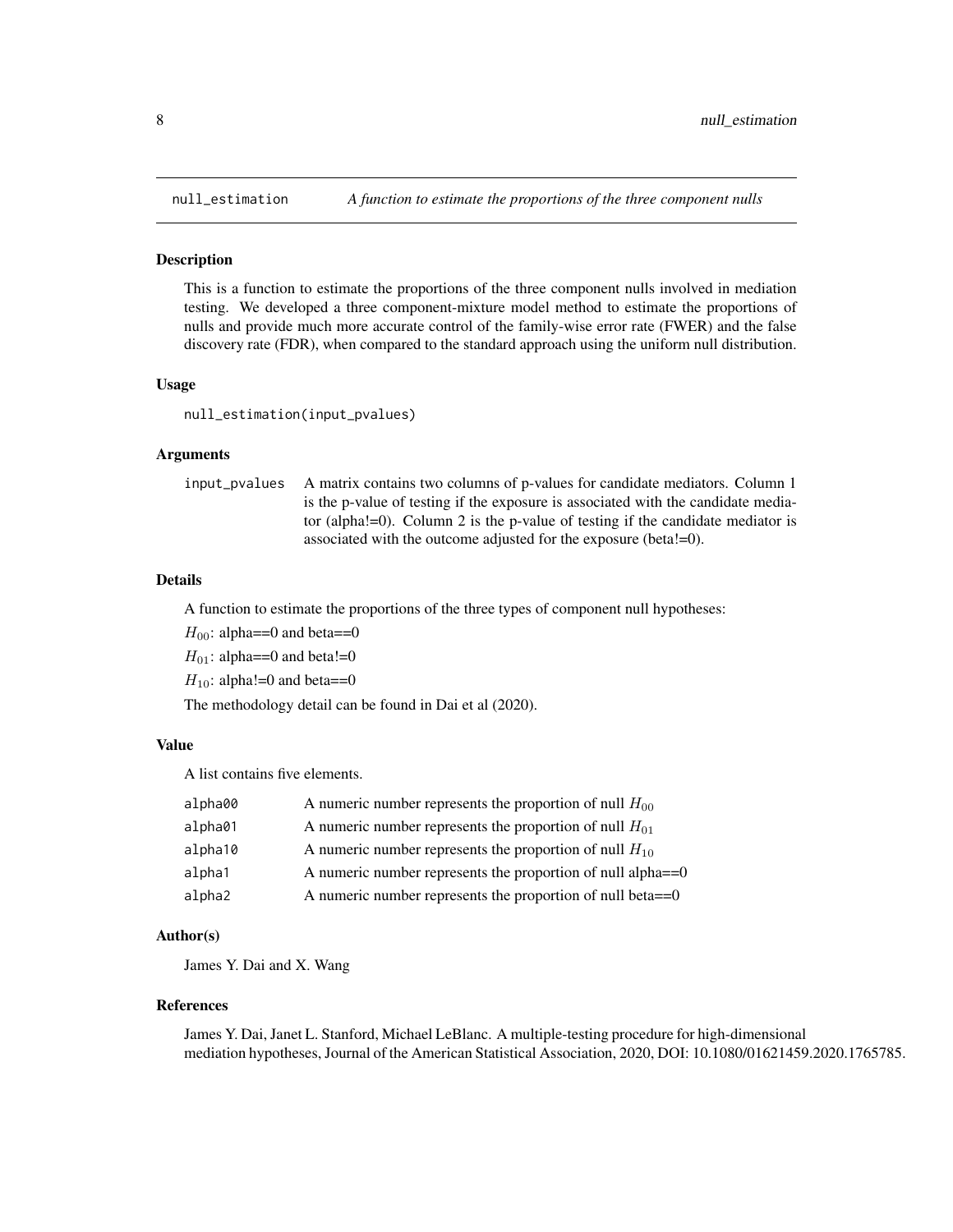#### <span id="page-8-0"></span>snp\_input 99

#### Examples

```
data(snp_input)
input_pvalues <- snp_input
#To save computing time for illustration, we use 10 percent of rows (p-values)
input_pvalues <- input_pvalues[sample(1:nrow(input_pvalues),
size <- ceiling(nrow(input_pvalues)/10)),]
nullprop <- null_estimation(input_pvalues)
```
snp\_input *An example dataset to demonstrate the usage of 'HDMT'*

#### Description

This example dataset is included in 'HDMT' to assess the mediation role of DNA methylation in genetic regulation of gene expression in primary prostate cancer (PCa) samples from The Cancer Genome Atlas (TCGA) with risk SNPs as the exposure.

The dataset is a matrix containing two columns of p-values for candidate mediators. Column 1 contains the p-values for testing if an exposure is associated with the mediator (alpha!=0). Column 2 contains the p-value for testing if a mediator is associated with the outcome after adjusted for the exposure (beta!=0).

#### Usage

data("snp\_input")

#### Format

The format of snp\_input is: num [1:69602, 1:2] 0.106 0.999 0.101 0.173 0.89 ...

#### References

James Y. Dai, Janet L. Stanford, Michael LeBlanc. A multiple-testing procedure for high-dimensional mediation hypotheses, Journal of the American Statistical Association, 2020, DOI: 10.1080/01621459.2020.1765785.

#### Examples

```
data(snp_input)
dim(snp_input)
```